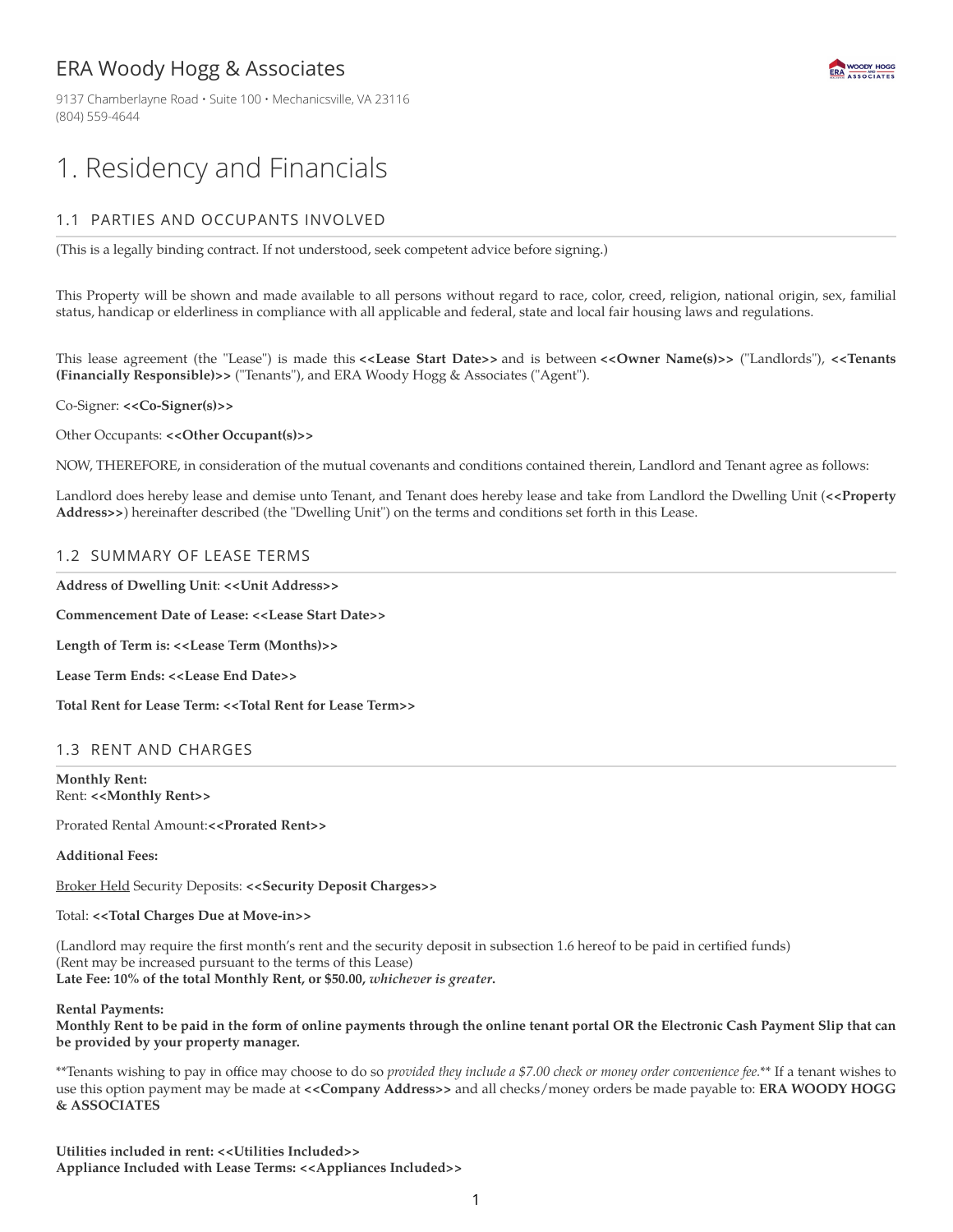### 1.4 CANCELLATION AND RENEWAL OF LEASE

Either party may terminate this Lease effective as of the end of the then-existing Term by giving the other party written notice at least sixty(60)days before the end of the then-existing Term. If no such notice of termination is given, the Term of this Lease shall be extended for self-renewing terms of 12 months. If Landlord intends to change the terms or conditions of this Lease, including increasing the Rent, for any renewal term thereafter, Landlord will give Tenant written notice at least ninety (90) days prior to the end of the then applicable term.

#### 1.5 APPLICABLE VIRGINIA LAW

This landlord tenant relationship is in accordance with Chapter 13.2 of Title 55 of the Code of Virginia (1950), as amended, generally known as the Virginia Residential Landlord Tenant Act (the "VRLTA").

#### 1.6 SECURITY DEPOSIT

#### **Security Deposit: <<Security Deposit Charges>>**

#### **Security Deposit will be held by ERA Woody Hogg & Associates**.

**SECURITY DEPOSIT.** Tenant has deposited the amount shown in Section l.6 as a Security Deposit, to secure a complete and faithful performance by Tenant of all terms and conditions of this Lease, and the obligations imposed on Tenant by applicable Virginia Law.

**a. Disposition.** Pursuant to the VRLTA, Landlord may apply all or part of the Security Deposit to the payment of accrued Rent and the amount of any damages that have been suffered by Landlord, including but not limited to, physical damages including those caused by a service animal, appropriate charges to Tenant not previously reimbursed to Landlord, charges that may be due by Tenant to third-party utility providers in accordance with the provisions of Section 55-248.15:l(A) of the VRLTA, and actual damages for breach of this Lease, including attorneys' fees and costs. Landlord shall have the right to apply the Security Deposit to non-Rent items first, and then to any unpaid Rent. Within forty-five (45) days after termination of the tenancy and return of possession of the Dwelling Unit by Tenant to Landlord, Landlord will provide Tenant with an itemized listing of all deductions made from the Security Deposit, and with payment of any amount due to Tenant. If Tenant complies with all terms and conditions of the Lease and with the VRLTA, Landlord will return to Tenant the Security Deposit, together with any accrued interest if required by law, within forty-five (45) days after termination of the tenancy and return of possession the Dwelling Unit to Landlord by Tenant. If the damages to the Dwelling Unit exceed the amount of the Security Deposit and require the services of a third-party contractor, Landlord shall give written notice to Tenant advising of the fact within a forty-five (45) day period. If such notice is given, Landlord shall have an additional fifteen (15) day period to provide an itemization of the damages and the cost of repair. Any interest earned on the Security Deposit in excess of that amount that Landlord is required to pay to Tenant under the VRLTA will be retained by Agent to cover administrative costs.

**b. Forwarding Address.** Tenant shall provide Landlord written notice prior to vacating the Dwelling Unit of the forwarding address so that Landlord can forward to Tenant a statement explaining the disposition of the Security Deposit prior to the end of the 45-day period provided herein. If Tenant fails to give notice of a forwarding address, Landlord will send the Security Deposit statement to the last known address of Tenant, but will retain the Security Deposit refund, if any until Tenant notifies Landlord of the appropriate address.

**c. Multiple Tenants.** Where more than one Tenant signs this Lease, a deduction to be made from the Security Deposit will be joint and several, and Landlord is not liable for any understanding that may exist between two or more Tenants as to the portion of the Security Deposit that one Tenant may be entitled to, as opposed to another Tenant. Landlord will draw one check payable to all Tenants jointly, and forward to forwarding address provided to Landlord by written notice as required herein.

**d. Move-Out Inspection**. Under the VRLTA, Landlord will make reasonable efforts to provide Tenant with notice of a right to be present at the time of move-out inspection. Landlord will include in the vacating notice language to inform Tenant of this right to be present. Tenant must make a written request to Landlord to be present at such an inspection, and Landlord will notify Tenant of the inspection times which will occur within 72 hours of the termination of the tenancy. If Tenant fails to make such a request, or fails to schedule an inspection, Landlord will proceed to do the check-out inspection without Tenant being present.

**e. Setoff Prohibited.** Tenant shall have no right to deduct the Security Deposit from the rental payment for the last month of any term of this Lease.

**f. Landlord's Successor Obligated for Security Deposit.** If Landlord in any way transfers its interest in the Dwelling Unit, or if the Agent transfers management of the Dwelling Unit and the apartment community in which the Dwelling Unit is located (the "Premises"), to a third party, Agent or Landlord, as the case may be, may transfer the Security Deposit to the transferee and both are thereafter released from all liability for the return of the Security Deposit to Tenant. If such a transfer occurs, Tenant agrees to look to the transferee solely for the return of the Security Deposit and to release Landlord and/or Agent, as the case may be, from all obligations and liability relating thereto.

#### 1.7 RENT

a. **Rent Payments.** The total Rent for the initial Term of this Lease is set out in section 1.3 of this Lease. Monthly payments of Rent are payable in advance, without demand, and in full without prorating or setoff, on the first day of each calendar month and shall be paid to at the addressee set forth in section 1.3 above or at such other places as Landlord may designate by advance written notice to Tenant. Landlord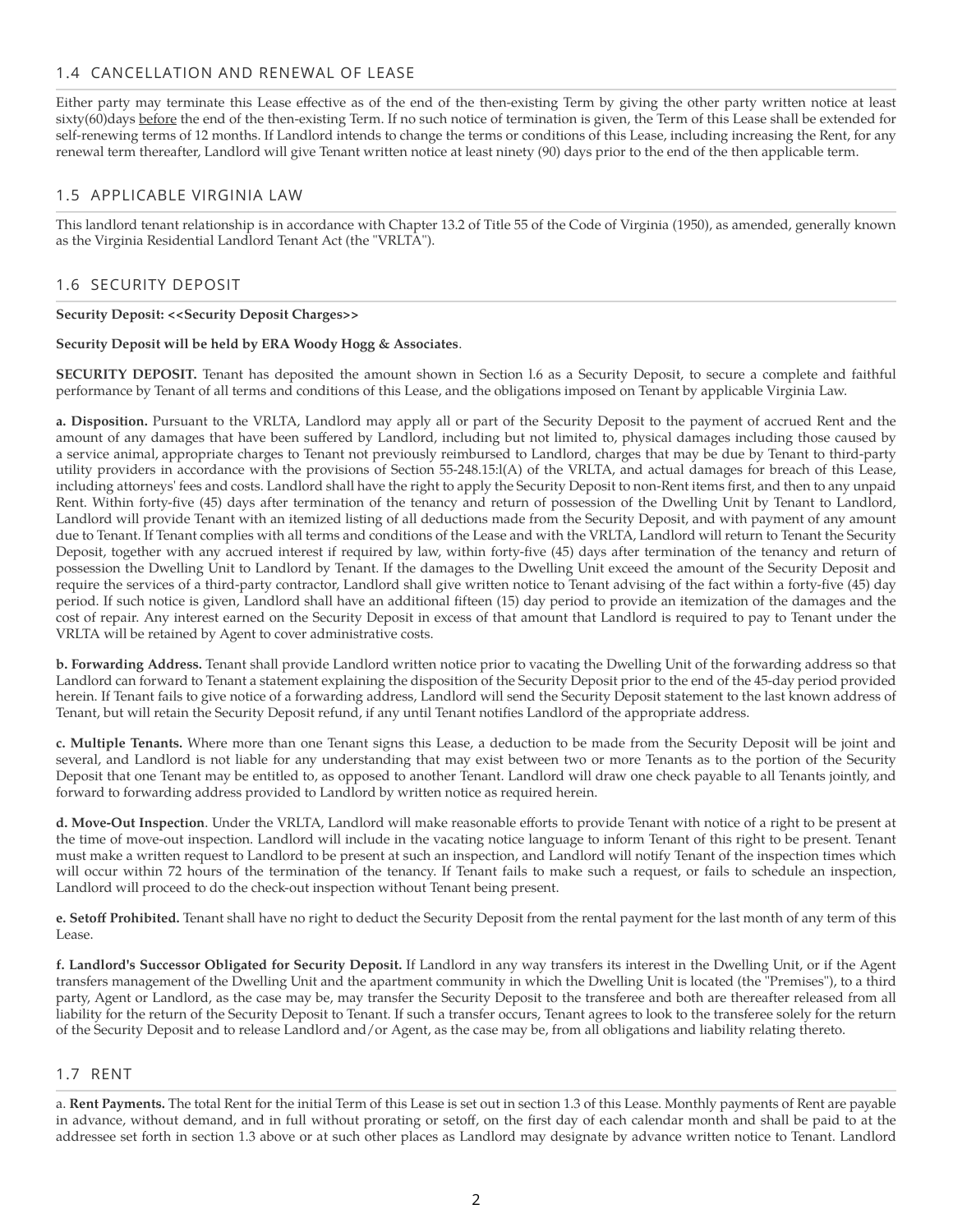is authorized to accept prepaid Rent in accordance with the provisions of the VRLTA. *Payments will be applied to the oldest balance on Tenant's ledger first.*

**b. Late Payment.** If the rental payment is received after the 5th day of the month, a Late Fee in the amount specified in section 1.3 of this Lease will be assessed against Tenant. Any rental payment received after legal action has been initiated by Landlord will be accepted with reservation and will be applied to delinquent rent due, but will not affect any legal action instituted by Landlord against Tenant to recover delinquent rent and possession of the Dwelling Unit.

**c. Returned Checks.** Checks that are returned for insufficient funds or otherwise, will result in the following charges, in addition to the late charges specified herein and the face amount of the check and all other amounts recoverable by Landlord pursuant to this Lease or by law: (i) a reimbursement of any bad check return fee charged by the bank; (ii) a bad check processing fee in the amount of \$50; (iii) legal interest from the date of the check; and (iv) a civil recovery not to exceed \$250. Landlord reserves the right to require that all subsequent monthly installments be made by money order or certified funds, or to require automatic or electronic payment. *Landlord will not accept post-dated checks* and is not responsible for any costs incurred associated with a check being returned based on the post-dating of that check.

**d. Rent is Inclusive.** As used in this Lease and under the VRLTA, ''Rent" means all money, other than a security deposit, owed or paid to Landlord under this Lease, including prepaid Rent paid more than one month in advance of the Rent due date.

# 1.8 INSPECTION AND CONDITIONS OF DWELLING UNIT

**a. Move-In Inspection Report.** Tenant has made an inspection of the Dwelling Unit, and Tenant agrees that the Dwelling Unit is in a fit and habitable condition, except for such damages as have been itemized in a written inspection report, a copy of which will be submitted by Landlord to Tenant within five (5) days after occupation of the Dwelling Unit by Tenant. The inspection report will be deemed correct unless Tenant objects to it in writing five (5) days after Landlord has provided same to Tenant. Tenant hereby acknowledges that the inspection report reflects that there is no visible evidence of mold in the Dwelling Unit or that portion of the Premises which is occupied by Tenant. If the Landlord's Residential Move-In Move-Out Inspection Report states that there is visible evidence of mold in the Dwelling Unit, Tenant shall have the option to terminate the tenancy and not take possession or remain in possession of the Dwelling Unit. If Tenant requests to take possession, or remain in possession, of the Dwelling Unit, notwithstanding the presence of visible evidence of mold, Landlord shall promptly remediate the mold condition but in no event later than five business days thereafter and re-inspect the Dwelling Unit to confirm there is no visible evidence of mold in the Dwelling Unit, and reflect on a new Residential Move-In Move-Out Inspection Report that there is no visible evidence of mold in the Dwelling Unit upon re-inspection.

**b. Locks.** Landlord, at Tenant's request and at Tenant's sole cost and expense, will have all locks on the Dwelling Unit rekeyed. Tenant may, at any time, ask Landlord to: (i) install one keyed deadbolt lock on all exterior doors, if the Dwelling Unit does not already have one installed on each door; (ii) install a sliding door pinlock and/or a security bar on each sliding glass door; (iii) install one door viewer on each exterior door; and (iv) change or rekey locks during the Term. Landlord will comply with any such request at Tenant's cost and expense, in accordance with the amounts shown in the Damage Addendum, with all such costs to be paid by Tenant as additional rent with the next monthly payment of Rent by Tenant after receipt by Tenant of an invoice from Landlord.

**c. New Locks Pursuant to Court Order.** Any Tenant who has obtained an order (excluding ex parte orders) granting such Tenant possession of the Dwelling Unit to the exclusion of one or more other Tenants or authorized occupants in accordance with the provisions of Section 55-248.18:1 of the VRLTA may request Landlord to install new locks or other security devices on all exterior doors of the Dwelling Unit Tenant will reimburse Landlord's actual costs for such new locks or security devices. All such costs will be paid by Tenant as additional rent with the next monthly payment of Rent by Tenant after receipt by Tenant of an invoice from Landlord.

**d. Lockout Policy.** During normal business hours, as may be amended from time to time, Tenant may make a copy of Agent's key to the Dwelling Unit. Landlord or Agent may require Tenant to leave a driver's license until Tenant returns with the original key. Outside of normal business hours, Tenant must call a locksmith at its own expense.

**e. Return of Keys.** Landlord reserves the right to charge Tenant a \$25.00 fee for each key that Tenant fails to return in a timely manner after the expiration on the Lease.

By initialing below, you acknowledge and agree to the terms in Section 1.

X

Initial Here

# 2. Maintenance

# 2.1 USE, OCCUPANCY AND MAINTENANCE

**a. Use.** Tenant covenants that the Dwelling Unit will be used only as a dwelling unit and in a manner that will not disturb neighboring tenants and that will not damage the Dwelling Unit or the Premises. Tenant will not permit any authorized occupants or guests or invitees in or about the Dwelling Unit or the Premises either to disturb neighboring tenants or to cause physical damage the Dwelling Unit or the Premises. Tenant shall not deliberately or negligently destroy, deface, damage or impair any part of the Dwelling Unit or the Premises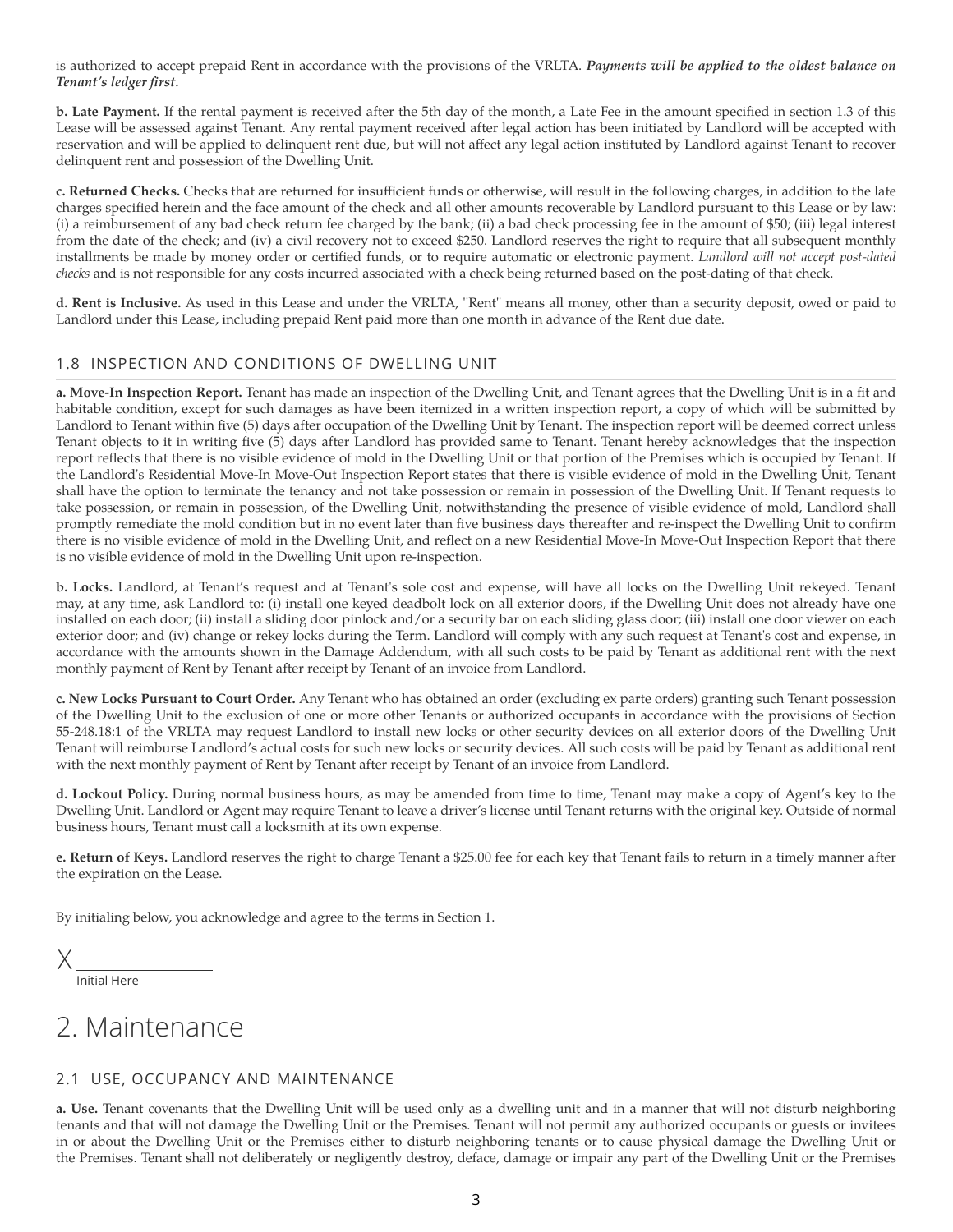(including fixtures, facilities and appliances) or permit any person to do so with or without Tenant's knowledge, and Tenant shall be responsible for any damage caused by Tenant's failure to comply with this requirement. Tenant shall give Landlord prompt notice if any such damage occurs.

**b. Occupancy.** No persons, other than those named as Tenant and as authorized occupants in section l.1 of this Lease, may occupy the Dwelling Unit on a regular basis. For the purpose of this Lease, occupancy by an unauthorized person for more than seven (7) calendar days consecutively, or fourteen (14) calendar days in any calendar year, without prior written consent from Landlord, will constitute occupancy of the Dwelling Unit on a regular basis will constitute a default under this Lease. If at any time more than one person is named as a Tenant on this Lease, the obligations of each Tenant shall be joint and several.

c. Assignment/Sublease. Tenant shall not assign this Lease or sublet any portion of the Dwelling Unit without the prior written consent of Landlord, *which consent Landlord will be under no obligation whatsoever to grant.* Landlord shall have the right to consider any assignment or sublease made without Landlord's prior written consent void. If Landlord agrees to allow a Tenant to be added or removed from the Lease, all affected parties must sign an addendum thereto. Landlord reserves the right to charge a \$50 administration fee for any said modifications and to charge a \$35 application fee for each new prospective Tenant.

**d. Compliance with Codes; Fixtures.** Tenant shall comply with all obligations imposed by applicable building and housing codes materially affecting health and safety, and shall keep the Dwelling Unit, including plumbing and other fixtures, appliances, and facilities in a good, clean, safe and sanitary condition. Tenant shall use in a reasonable manner all electrical, plumbing, sanitary, heating, ventilating, air conditioning, and other fixtures, appliances, and facilities in the Dwelling Unit and shall maintain the utility services paid for by Tenant on at all times during the Term. Tenant shall be responsible for any and all damages caused by Tenant's failure to comply with this requirement.

**e. Appliances.** Tenant shall keep all appliances and equipment in good and clean condition, with the exception of reasonable wear and tear. Tenant shall not install or use any other major appliances or equipment in the Dwelling Unit without prior written permission of Landlord.

**f. Smoke Detectors.** Tenant shall be responsible for reasonable care and maintenance of smoke detectors in the Dwelling Unit in accordance with Section 55-248.16 Code of Virginia, and shall be responsible for interim testing and for providing written notice to Landlord of the need for repair of any malfunctioning smoke detector. Tenant shall not remove or tamper with any smoke detector, including removing any working batteries, so as to render the detector inoperative. In accordance with Section 55-248.13 of the Code of Virginia, Landlord, at Landlord's expense, shall provide for the service, repair or replacement of smoke detectors in need thereof within five (5) days of receipt of written notice from Tenant that a smoke detector is in need of service, repair or replacement.

**g. Carbon Monoxide Detectors.** Tenant shall have the right to install carbon monoxide detectors in the Dwelling Unit at Tenant's sole cost and expense in accordance with Section 55-248.18 of the VRLTA. Landlord may choose to install carbon monoxide detectors at its own expense, but is under no obligation to do so. Tenant shall not remove or tamper with a properly functioning carbon monoxide detector, including removing any working batteries, so as to render the detector inoperative. While Landlord or Agent may test the carbon monoxide detectors during regularly scheduled inspections, neither Landlord nor Agent shall be responsible for changing batteries or otherwise ensuring the upkeep thereof. Neither Landlord nor Agent is responsible in any way for the installation, maintenance, or use of a carbon monoxide detector installed by Tenant, and Tenant agrees to bold Landlord and Agent harmless from any and all claims or losses arising therefrom, and to indemnify Landlord and Agent from and against any and all claims, liability, loss or damage therefore.

**h. Mold.** Tenant will use reasonable efforts to maintain the Dwelling Unit in such a condition as to prevent accumulation of moisture and the growth of mold, and to notify Landlord in writing promptly of any moisture accumulation that occurs or of any visible evidence of mold discovered by Tenant. Tenant does hereby release Landlord and Agent from any and all claims or liability to Tenant, Tenant's authorized occupants, or guests or invitees, and does hereby agree to indemnify and hold Landlord and Agent harmless from and against any and all loss, damage, claim, suit, costs (including reasonable attorney's fees and costs at all tribunal levels) or other liability whatsoever resulting from Tenant's failure to comply with the provisions of this subsection or any other provisions of law.

**i. Insects and Pests.** Tenant shall keep the Dwelling Unit free from insects and pests, and promptly notify the Landlord of the existence of any insects or pests. Tenant shall prepare the Dwelling Unit for the application of insecticides or pesticides in accordance with any written instructions of Landlord, and if insects or pests are found to be present, follow any written instructions provided by Landlord to eliminate the insects or pests following the application of insecticides or pesticides. Tenant who has concerns about specific insecticides or pesticides shall notify the Landlord in writing no less than 24 hours before any scheduled insecticide or pesticide application, in accordance with Section 3.8 of this Lease. Tenant does hereby release Landlord and Agent from any and all claims or liability to Tenant, Tenant's authorized occupants, or guests or invitees, and do hereby agree to indemnify and hold Landlord and Agent harmless, from and against any and all losses, damages, claims, suits, costs (including reasonable attorney's fees and costs) or other liabilities whatsoever arising from the presence of insects or pests in the Dwelling Unit, and/or resulting from Tenant's failure to comply with the provisions of this subsection or any other provisions of law. Tenant is responsible for remedying any pest issues that occurs after move-in unless the Dwelling Unit is part of a multifamily unit and Tenant did not cause the infestation.

**j. Painting and Alterations.** Tenant shall not paint or disturb any painted surfaces or make other alterations to the Dwelling Unit without Landlord's prior written approval. Tenant shall notify Landlord and Agent in the event there is any chipped or peeling paint in the Dwelling Unit. If Tenant paints or alters the premises in any way, Landlord reserves the right to require Tenant to return the Dwelling Unit to its original condition or charge the Tenant for the work required or bring the Dwelling Unit back to its original condition.

**k. Compliance with Law.** Tenant shall comply with any and all obligations imposed upon Tenant by applicable Virginia law, including the VRLTA.

**l. Landlord Obligations.** Landlord shall comply with the duties imposed on landlords in Section 55-248.13 of the VRLTA. However, Landlord shall only be liable for the Tenant's actual damages proximately caused by Landlord's failure to exercise ordinary care.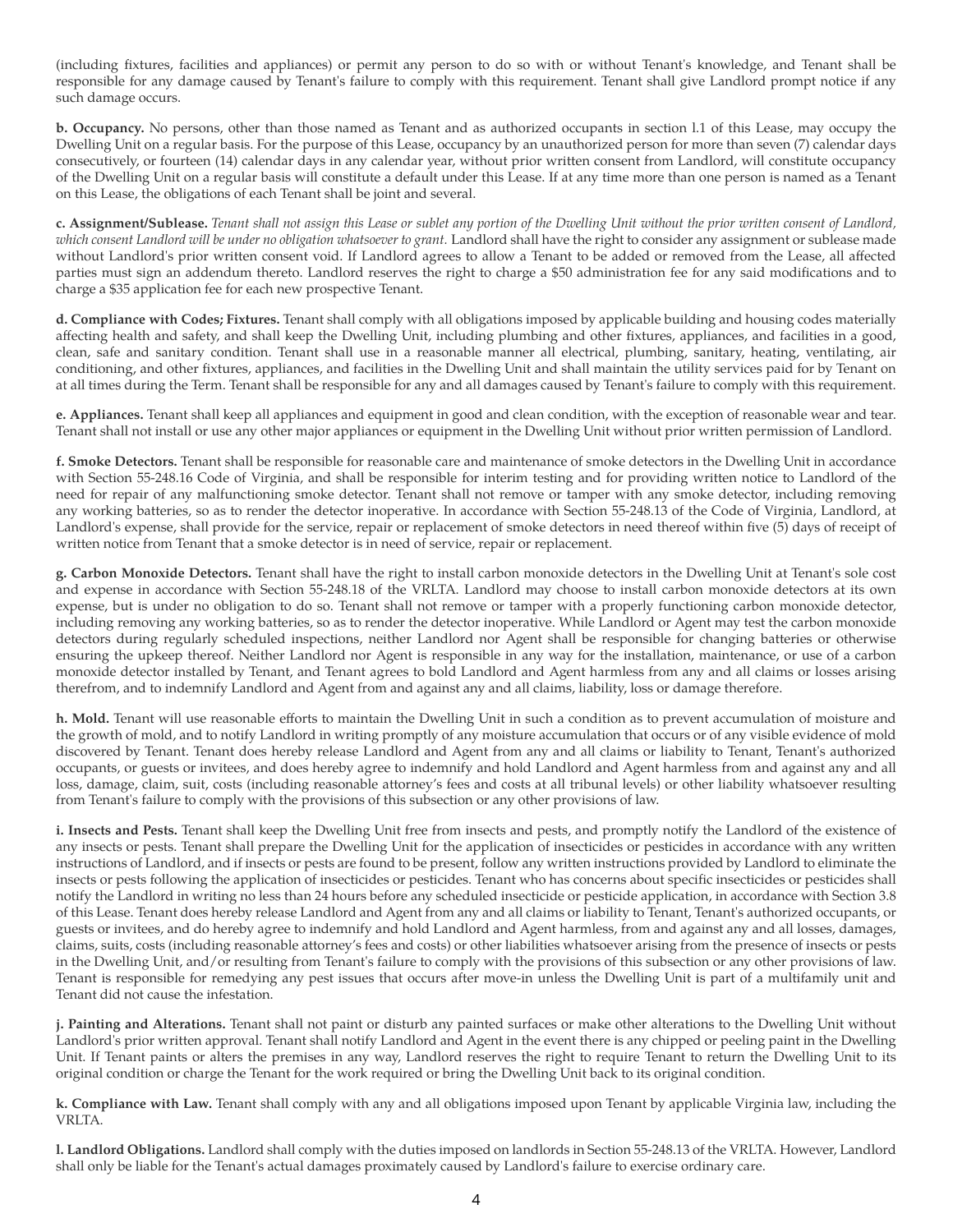### 2.2 UTILITIES AND ADDITIONAL MAINTENANCE FOR WHICH TENANT IS RESPONSIBLE

**a.** Tenant shall obtain all utility and other services to be paid directly by Tenant under this Lease, and shall pay any deposits associated therewith. The utilities included in the Rent are listed in section l.3. Tenant shall pay in full all charges for utilities and other services not included in the Rent under this Lease. Landlord shall not be liable for the failure to provide these services or for the interruption of such services if such failure or interruption is due to any cause beyond the control of Landlord.

**b.** Where applicable Landlord reserves the right to use sub-metering or energy allocation equipment, or to allocate utility costs on the basis of ratio utility billing ("RUBs"), as provided in the VRLTA, for the utilities provided by Landlord. If Landlord chooses to allocate utility costs on the basis of RUBs, Landlord will bill Tenant for an appropriate prorata share of such utility costs, which bill shall be due and payable as additional rent at the first of the next month.

**c.** TENANT SHALL NOT TURN OFF UTILITIES PRIOR TO EXPIRATION OF THE LEASE. Any costs associated with a breach of this subsection shall be the responsibility of Tenant.

- **d**. Tenant is responsible for completing the following maintenance functions:
	- i. changing any HVAC air filters at minimum every 90 days;
	- ii. replacing light bulbs;
	- iii. changing battery in smoke detector;
	- iv. keeping yard free of trash and debris;
	- v. keeping unit clean and sanitary;
	- vi. reporting all maintenance issues to Agent in writing.
- **e.** Tenants is further responsible for the following maintenance functions, if the Dwelling Unit is a single family home: i. cutting grass, trimming/pulling weeds and/or hedges (if unit is a single family home);
	- ii. cleaning out gutters.

**f.** A/C AND HEATING SYSTEM FILTER PROGRAM (*where applicable*): Tenant is responsible for replacing all A/C and heating system filters at the property on a quarterly basis. The only filters to be used at the property will be provided by Landlord and will be mailed directly to the property approximately every 90 days. Tenant shall properly install the filter within two (2) days of receipt. Tenant hereby acknowledges that the filters are dated to verify replacement and are subject to inspection by Landlord upon reasonable notice. If at any time Tenant cannot properly or timely install a filter Tenant shall immediately notify Landlord in writing. Tenant's failure to properly and timely replace the filters is a material breach of this agreement and Landlord shall be entitled to exercise all rights and remedies it has against Tenant and Tenant shall be liable to Landlord for all damages to the property, A/C or heating system.

#### 2.3 PERSONAL PROPERTY OF TENANT

**a. Renter's Insurance.** All personal property placed in or about the Dwelling Unit or the Premises shall be at the sole risk of Tenant or the parties owning the same, and Landlord shall not be liable for the loss, destruction, theft of, or damage to such property. Tenant shall obtain insurance coverage (commonly referred to as "renter's insurance''), which shall meet the minimum coverage Limits and other terms specified by Landlord. Landlord reserves the right to require Tenant to pay for the cost of renter's insurance obtained through Landlord, in which case the actual costs for such insurance and an administration fee may be charged to Tenant as additional rent. Tenant shall have the option to purchase their own renter's insurance policy, provided the policy otherwise meets the requirements of this Section 2.3(a). For any renter's insurance policy obtained by Tenant in accordance with this Section 2.3(a), Tenant agrees to maintain such policy in full force and effect for the full term of this Lease, including any extensions or renewals thereof, and to provide Landlord sufficient proof of such insurance. Any renter's insurance policy provided by Landlord shall terminate contemporaneously with the termination of this Lease.

**b. Abandoned Property.** Any items of personal property left in or about the Dwelling Unit after Tenant vacates the Dwelling Unit will be considered abandoned property and may be disposed of by Landlord as Landlord sees fit, provided that Landlord has: (i) given Tenant written notice of termination as required by this Lease or the VRLTA including a notice that any items of personal property left in the Dwelling Unit or the Premises would be disposed of within twenty-four hours after termination; (ii) given written notice in accordance with subsection 2.4(d) of this Lease including notice that any items of personal property left in the Dwelling Unit or the Premises would be disposed of within twenty-four hours after expiration of the seven-day period; or (iii) given written notice to Tenant including a statement that any items of personal property left in the Dwelling Unit or the Premises would be disposed of within twenty-four hours after expiration of a ten-day period from the' date of such notice. Tenant shall have the right to remove its personal property from the Dwelling Unit or the Premises at reasonable times during the twenty-four hour period after termination during normal business hours, or during normal business hours until Landlord has disposed of the remaining personal property of Tenant. During such twenty-four hour period and until Landlord disposes of the remaining personal property of Tenant, Landlord shall have no liability for risk of loss of such property.

**c. Death of Tenant.** If a Tenant who is the sole occupant of the Dwelling Unit dies, and there is no person authorized by order of a circuit court to handle probate matters for the deceased Tenant, Landlord may dispose of any personal property left by such Tenant upon giving at least ten (10) days written notice in accordance with Section 55-248.38:3 of the VRLTA. Such notice shall include a statement that any items of personal property left in the Dwelling Unit shall be treated as abandoned property and disposed of, if not claimed within ten (10) days, subject to subsection (b) hereof.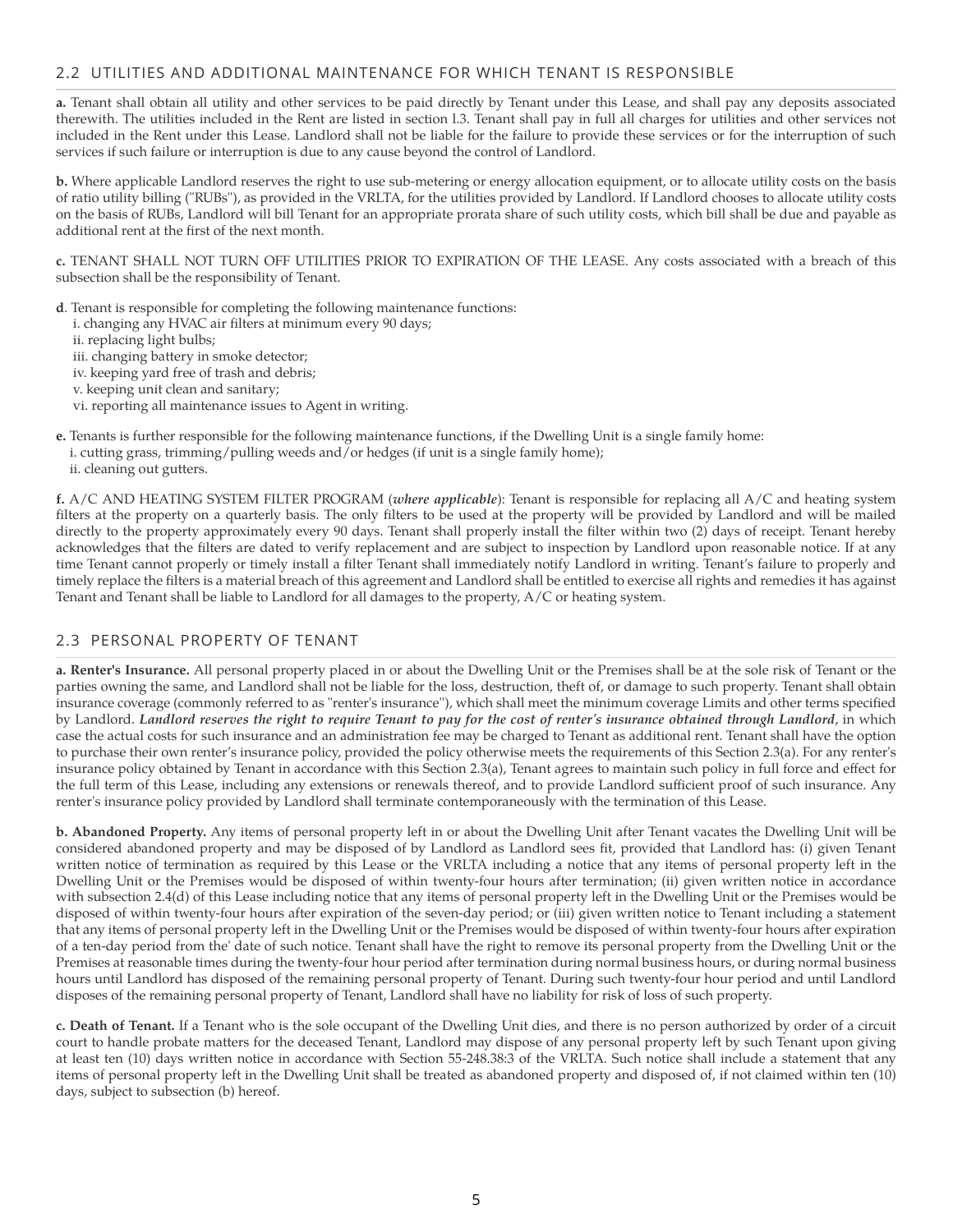# 2.4 ACCESS TO THE DWELLING UNIT AND PREMISES BY LANDLORD AND ITS DULY DESIGNATED REPRESENTATIVE(S); REPAIRS:

a. Landlord and its duly designated representative(s) may enter the Dwelling Unit and go upon the Premises in order to do the following:

i. Upon reasonable notice to Tenant and at reasonable times:

2. make necessary or agreed repairs, decorations, alterations, or improvements;

4. exhibit the Dwelling Unit and Premises to prospective or actual mortgagees, workmen, contractors, appraisers and/or representatives of any owners' association.

ii. Landlord will give Tenant at least twenty-four (24) hours' notice, unless impractical to do so, of routine maintenance to be performed that has not been requested by Tenant, and shall not be required to provide prior notice to Tenant for any maintenance requested by Tenant. Landlord may enter the Dwelling Unit without Tenant's consent in cases of emergency. Tenant shall be responsible for paying the cost of any unnecessary service call and any costs incurred as a result of the Tenant failing to keep appointments with service persons that require access in order to make scheduled repairs.

iii. At any time during the Term of the Lease, place a "For Sale" sign upon the Dwelling Unit and Premises and exhibit the Dwelling Unit and Premises to prospective purchasers. All such entries into the Dwelling Unit and Premises shall be conducted at reasonable times and with reasonable notice to Tenant and shall be done in such a way as not to unreasonably disturb Tenant.

iv. After notice of termination of this Lease by Landlord or Tenant or commencing ninety (90) days before the expiration of the Term, place a ''For Rent" sign upon the Dwelling Unit and Premises and exhibit the Dwelling Unit and Premises to prospective tenants. All such entries into the Dwelling Unit and Premises shall be conducted at reasonable times and with reasonable notice to Tenant and shall be done in such a way as not to unreasonably disturb Tenant.

b. Landlord shall give written notice to Tenant no less than 24 hours prior to an application of-an insecticide or pesticide in the Dwelling Unit. If Tenant requests the application of the insecticide or pesticide, no prior notice is required.

c. If Tenant refuses to allow or prevent access to Landlord as provided herein, Landlord may obtain injunction relief to compel access or may terminate this Lease. In either case, Landlord may recover actual damages sustained and reasonable attorney's fees.

d. Tenant shall give Landlord notice of any anticipated extended absence of Tenant from the Dwelling Unit in excess of seven (7) days. During such absence of Tenant, Landlord may enter the Dwelling Unit at times reasonably necessary to protect the Dwelling Unit. If Tenant fails to give such notice, Landlord may recover from Tenant any actual damages sustained, and shall have all other rights provided in the VRLTA. If Landlord cannot determine whether Tenant has abandoned the Dwelling Unit, Landlord may serve written notice on Tenant requiring Tenant to give Landlord written notice within seven days that Tenant intends to remain in occupancy of the Dwelling Unit. If by the end of such seven-day period Landlord has not received such notice or has otherwise determined that Tenant has abandoned the Dwelling Unit, the Dwelling Unit shall be presumed abandoned and this Lease shall be terminated as of such date.

e. In the event there is a non-emergency property condition, or a mold condition that requires Tenant to temporarily vacate the Dwelling Unit to make the necessary repairs, in the sole determination of Landlord, the Landlord may upon no less than thirty (30) days prior written notice to Tenant, require the Tenant to temporarily vacate the Dwelling Unit at no expense or cost to Tenant for a period of not more than thirty (30) days, to a comparable dwelling unit selected by Landlord, or at Landlord's option to a hotel room. Tenant shall continue to be responsible for all Rent due under the Lease without abatement, and shall comply with all other terms and conditions of the Lease during any period of temporary relocation. If the Landlord properly remedies the non-emergency property condition, or the mold condition in accordance with professional standards (as defined in Section 55-248.4 of the VRLTA), within the thirty (30) day period, the Tenant shall have no right to terminate the Lease as a result of such condition.

By initialing below, you acknowledge and agree to the terms in Section 2.

Initial Here

# 3. Responsibilities

# 3.1 LANDLORD'S INABILITY TO DELIVER POSSESSION TO TENANT

If Landlord is unable to deliver possession of the Dwelling Unit to Tenant on the Commencement Date of this Lease through no fault of Landlord, Landlord shall not be liable to Tenant for any damages other than to rebate any Rent paid by Tenant for such portion of the Term during which the Dwelling Unit is not delivered to Tenant. If Landlord cannot deliver possession of the Dwelling Unit or provide Tenant with an alternative residential dwelling unit acceptable to Tenant within fifteen (15) days after the Commencement Date of the Lease, the Lease may be terminated by either Landlord or Tenant by giving notice to the other as provided herein.

<sup>1.</sup> inspect the Dwelling Unit and the Premises;

<sup>3.</sup> supply necessary or agreed services;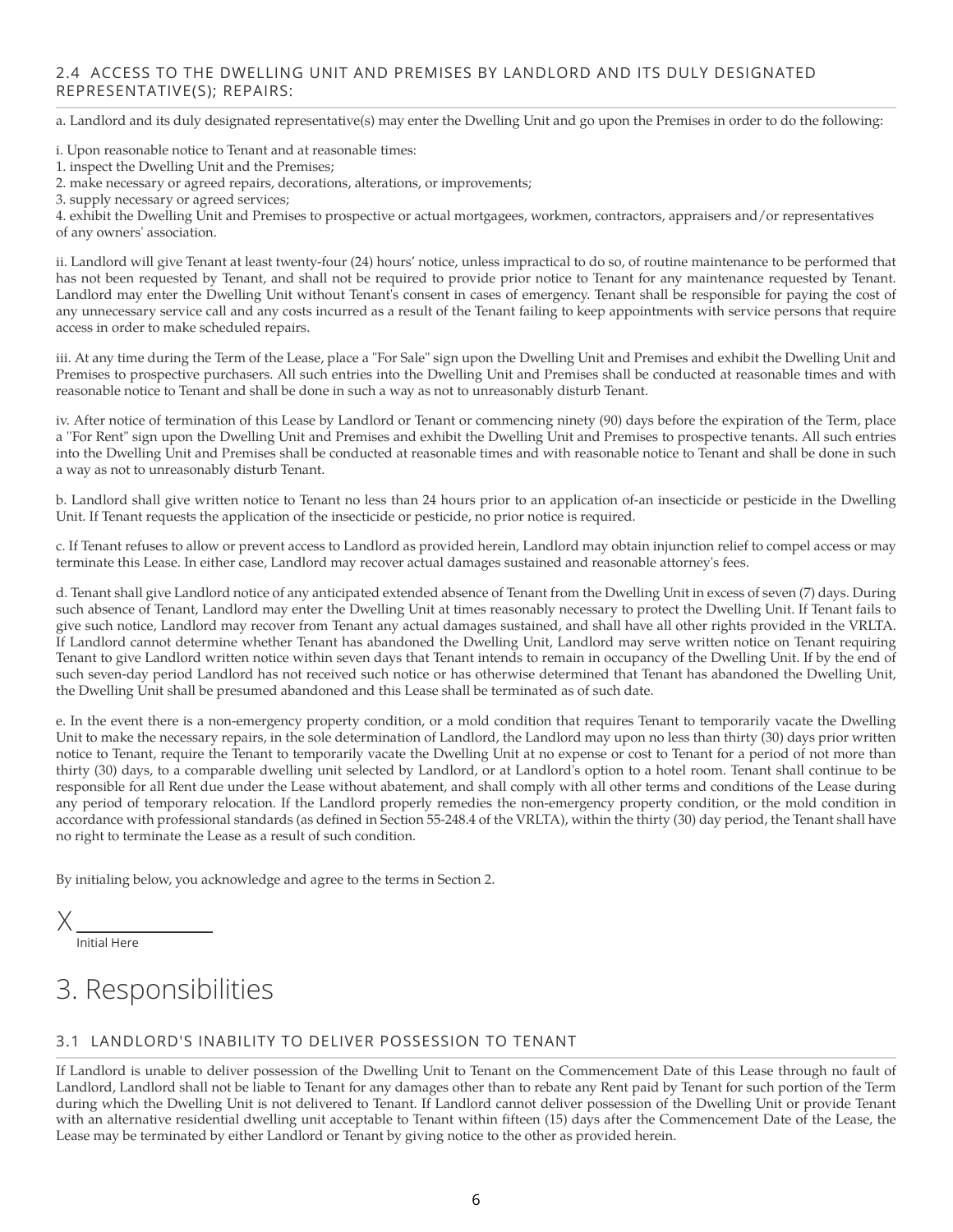# 3.2 CASUALTY DAMAGE

If the Dwelling Unit is damaged by fire or other casualty, by the failure of or malfunction of any equipment or utilities serving the Dwelling Unit, Tenant shall promptly notify Landlord. If, in the sole determination of Landlord, such damage does not render the Dwelling Unit substantially impaired or require repairs requiring Tenant to vacate the Dwelling Unit, Landlord shall repair the same within a reasonable period of time after service upon Landlord of written notice of such damage by Tenant, and Rent shall not abate during the period of such repairs. If the Dwelling Unit or any part thereof is damaged by fire or other casualty to such an extent that use of the Dwelling Unit is substantially impaired, or required repairs can be made only by Tenant vacating the Dwelling Unit, in the sole determination of Landlord,either Landlord or Tenant shall have the right to terminate the Lease in accordance with the terms of Section 55-248.24 of the VRLTA, and subject to Section 2.4(e) of the Lease. Landlord shall account to Tenant for the Security Deposit and prepaid rent, as applicable, plus accrued interest on the Security Deposit (if any) based upon the damage or casualty. However, if Landlord reasonably believes that Tenant, Tenant's guests, invitees or authorized occupants were the cause of the damage or casualty, Landlord shall so notify Tenant and make disposition of the Security Deposit and prepaid rent by advising Tenant that such funds will be held until a determination is made of the amount of damages caused by Tenant's acts. Landlord shall have the right to apply the Security Deposit and prepaid rent to the damage so caused by Tenant, Tenant's guests, invitees, or authorized occupants. Except as otherwise provided herein, Tenant and Landlord do hereby otherwise release each other from any and all liability, loss, damage or claim resulting from any casualty and agree to secure from their insurers acknowledgement of such release and a waiver of any rights of subrogation.

### 3.3 CONDEMNATION

If all, or a substantial part, of the Dwelling Unit or Premises shall be acquired for any public use by the right of eminent domain, or private purchase in lieu of such right, by a public body vested with the power of eminent domain, this Lease and all rights of Tenant under it shall immediately terminate. The rent shall be adjusted as of the time of such acquisition, but Tenant shall have no claim against Landlord for any value of the unexpired Term, nor shall Tenant be entitled to any part of the condemnation award or purchase in lieu of such award.

# 3.4 LIABILITY OF LANDLORD/AGENT

Landlord and Agent are not liable for matters outside the dominion or control of Landlord or Agent so long as there is no gross negligence on their parts, including but not limited to: failure of utilities or services; acts of God; and any injuries or damages to persons or property either caused by or resulting from fire, falling plaster, dampness, overflow, or leakage upon or into the Dwelling Unit or the Premises of water, rain, snow, ice, sewage, steam, gas, or electricity, or by any breakage in or malfunction of pipes, plumbing, fixtures, air conditioners, or appliances, or leakage, breakage, or obstruction of soil pipes, nor for any injury or damage from any other cause. Tenant acknowledges that any security measures provided by Landlord or Agent will not be treated by Tenant as a further assurance or guarantee against crime or of a reduction in the risk of crime. Landlord and Agent will not be liable to Tenant or any guest, invitee, or occupant for injury, damage or loss to person or property caused by criminal conduct of other persons, including theft, burglary, assault, vandalism, or other crimes. Landlord and Agent will not furnish security personnel, security lighting, security gates or fences, or other forms of security. If the employees of Landlord or Agent are requested to render services not contemplated in this Lease, Tenant will hold Landlord and Agent harmless from any and all liability for same. If information on Tenant's rental history is requested by others for law enforcement or business purposes, Landlord may provide same in accordance with the "Tenant Consent Form." Landlord and Agent, in addition, shall not be liable under any circumstances of Tenant's failure to provide Landlord or Agent with prompt notice of any such conditions existing in the Dwelling Unit or Premises. Tenant hereby releases Landlord and Agent from any and all liability and agrees to indemnify Landlord and Agent for such losses, with respect to Tenant, and all authorized occupants and guests or invitees of Tenant.

# 3.5 PETS

No pets of any kind will be allowed to be kept or maintained on the Dwelling Unit without Landlord's prior written consent, except for the following which will be allowed: Landlord reserves the right, however, to prohibit pets, except for qualified service animals, completely from the Dwelling Unit and Premises. Landlord makes no representations about the suitability of the Premises for Tenant's specific pets. Tenant is responsible for any issues relating to its pets and shall keep said pets secure at all times.

#### 3.6 REPRESENTATIONS IN APPLICATION FOR LEASE

This Lease has been entered into in reliance on the information given by Tenant on Tenant's "Application for Lease", which by this reference is made a part of this Lease. Tenant shall advise Landlord or Agent in writing of any changes to the information contained in the application. If any of Tenant's material representations are found to be misleading, incorrect, untrue or omitted, Landlord may immediately terminate this Lease and require Tenant to vacate the Dwelling Unit.

#### 3.7 FINANCIAL RESPONSIBILITY

If Landlord is required to make any payment to Tenant hereunder, Tenant agrees that such financial obligation will be satisfied solely from Landlord's estate and interest in the Dwelling Unit and the real estate upon which the Dwelling Unit are situated and the improvements of which it is part, or the proceeds thereof: so that Landlord will incur no individual or other liability for such financial obligations.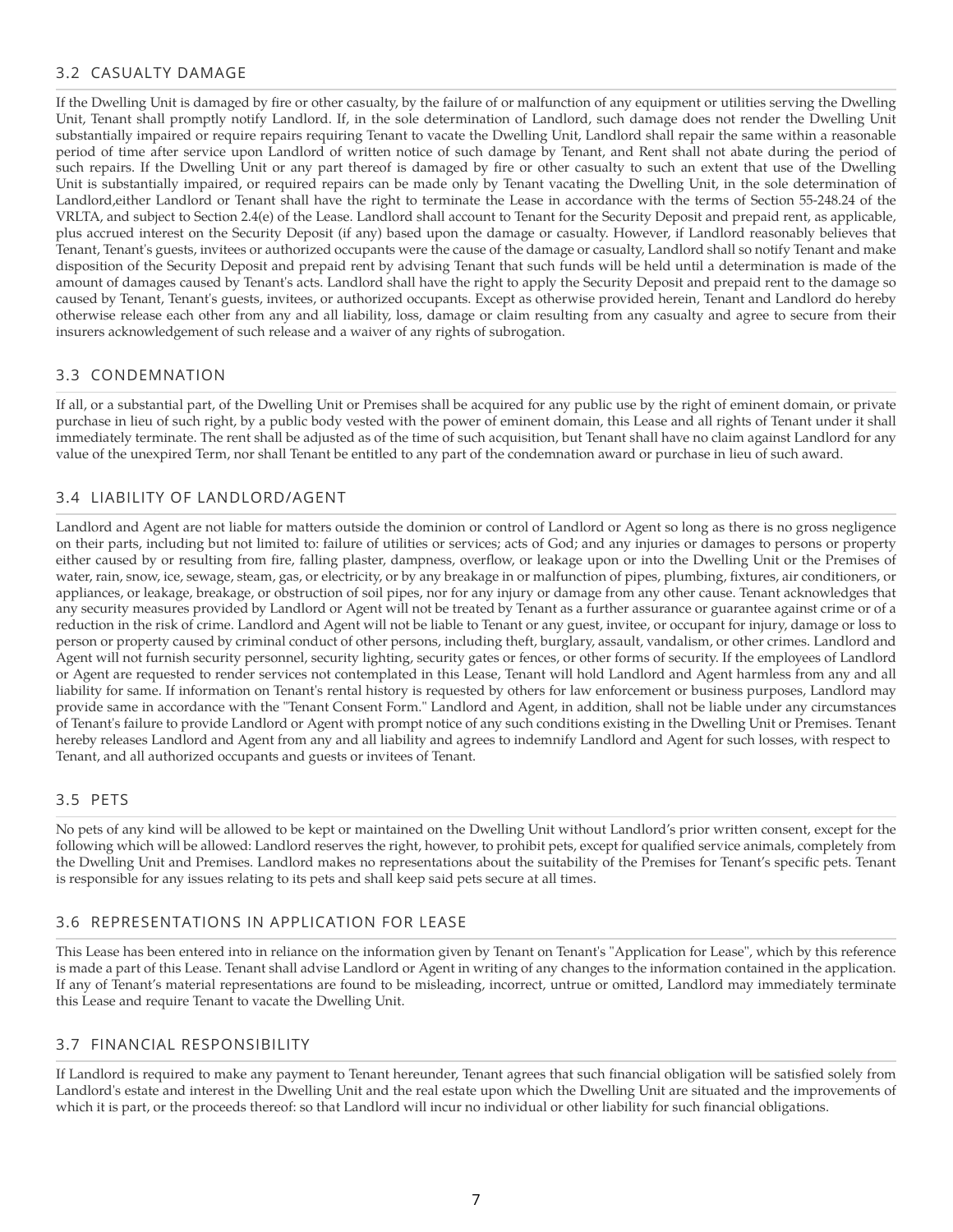# 3.8 NOTICE

All notices shall be in accordance with Section 55-248.6 of the VRLTA, which provides for written notice to be given by regular mail or by hand delivery, with the party giving notice retaining a certificate of mailing, or delivery of the notice, as the case may be. Notice to the Landlord will be given to the Agent's Office or to such other place as may be specified by Landlord or Agent Notice to Tenant will be given to the address of the Dwelling Unit. Landlord reserves the right for Landlord and Tenant to send notices in electronic form; however, if Tenant so requests, Tenant may elect to send and receive notices in paper form. If electronic delivery is used, the sender shall retain sufficient proof of the electronic delivery, which may be an electronic receipt of delivery, a confirmation that the notice was sent by facsimile, or a certificate of service prepared by the sender confirming the electronic delivery. Tenant agrees to accept electronic notices at the e-mail address provided on its rental application. Tenant must notify Landlord of any changes to Tenant's e-mail address or telephone number.

By initialing below, you acknowledge and agree to the terms in Section 3.

X

Initial Here

# 4. General Clauses

# 4.1 MILITARY

a. Any Tenant who is a member of the armed forces of the United States or a member of the Virginia National Guard serving on fulltime duty or a Civil Service technicians with a National Guard unit may, through the procedure detailed in subsection (b) of this section, terminate this Lease if the Tenant (i) has received permanent change of station orders to depart thirty-five miles or more (radius) from the location of the Premises; (ii) has received temporary duty orders in excess of three months' duration to depart thirty-five miles (radius) from the location of the Premises; (iii) is discharged or released from active duty with the armed forces of the United States or from full-time duty or technician status with the Virginia National Guard; or (iv) is ordered to report to government-supplied quarters resulting in the forfeiture of basic allowance for quarters.

b. If Tenant qualifies to terminate this Lease pursuant to subsection (a) of this section, Tenant may do so by serving on Landlord a written notice of termination at least thirty (30) days prior to the next Rent due date. The termination date shall be no more than sixty (60) days prior to the date of departure necessary to comply with the official orders. Prior to the termination date, Tenant shall furnish Landlord with a copy of the official notification of the orders or a signed letter, confirming the orders, from Tenant's commanding officer.

c. Nothing in this section shall limit the amount of the Security Deposit that Landlord may retain as provided in section 1.4 of this Lease.

d. Landlord reserves the right to require, as a condition of this Lease, that Tenant execute a waiver of all or part of the rights the Tenant may otherwise have under the Service members Civil Relief Act.

e. If no waiver of rights under the Service members Civil Relief Act is required by Landlord, in the event of a nonpayment of rent by Tenant, Landlord reserves the right to request an allotment from the pay of the Service member tenant as permitted in the Service members Civil Relief Act.

#### 4.2 CANCELLATION; RENEWAL

a. Either party may terminate this Lease in accordance with section 1.4 of this Lease. If notice of termination is not timely given, the Term of this Lease shall be extended upon the same terms and conditions as set forth in this Lease, for the term specified in section 1.4 until either party gives timely notice to terminate in accordance herewith, unless this Lease is terminated in accordance with any other applicable provision of this Lease or Virginia law; provided, however, that if the duration of the renewal term as set forth herein is less than the number of days specified in section 1.4 to terminate this Lease, then the notice period for terminating any renewal term of this Lease shall be the same period as the renewal term. If Landlord intends to change the terms or conditions of this Lease, including increasing the Rent, for any renewal term thereafter, Landlord shall give Tenant written notice in accordance with section 1.4 of this Lease, advising Tenant of the new terms and conditions of a renewal lease. Should Tenant fail to provide Landlord timely written notice of Tenant's intentions to terminate the Lease in accordance with the preceding subsection (a), Tenant shall be deemed to have agreed to the terms and conditions set forth in Landlord's notice, and shall be billed for such, until such time as the Lease is terminated in accordance with this section.

b. Upon termination of this Lease, Tenant shall surrender the Dwelling Unit in good condition, with the exception of reasonable wear and tear and must pay for all damages or assessments for damages made by Landlord against Tenant pursuant to this Lease.

#### 4.3 ACTION BY LANDLORD UPON DEFAULT BY TENANT

Under Virginia law and this Lease, Landlord may terminate this tenancy during the term of the Lease upon one of the following:

a. Material Noncompliance by Tenant Failing to Pay Rent When Due. If Tenant fails to pay Rent when due or pays Rent with a bad check, and such failure continues after Landlord has served a five-day notice of material noncompliance for failure to pay Rent, Tenant shall be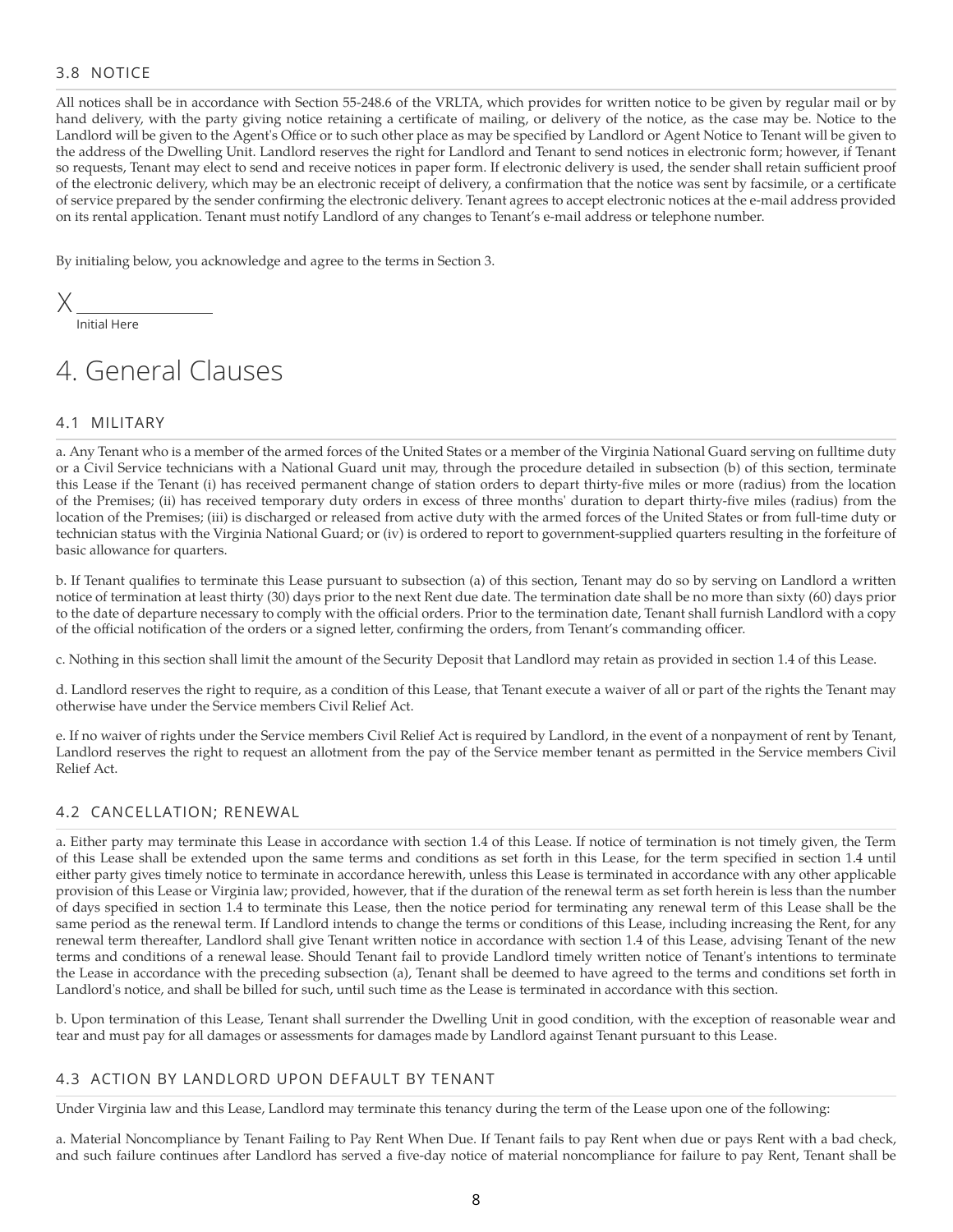in default, and Landlord may terminate this Lease and Tenant's right to possession in accordance with law and seek such damages as are appropriate under this Lease and the VRLTA. Tenant acknowledges that it may be responsible for rent until the Landlord/Agent find a suitable replacement tenant or until the end of the Lease term. Tenant is further responsible for paying a lease break fee in the amount of one month's rent to compensate Landlord for costs associated with marketing/securing a replacement tenant.

b. Material Noncompliance by Tenant Which Can Be Remedied Within 21 Days. If Tenant fails to comply materially with any other provision of this Lease, Landlord may serve on Tenant a material noncompliance notice stating that if Tenant does not remedy the specified noncompliance(s) within twenty-one (21) days after receipt of such notice, then if such noncompliance is remediable, this Lease will terminate thirty (30) days after Landlord has served such notice.

c. Repeat Violations. If Tenant has been served with a prior written notice that required Tenant to remedy a breach, and Tenant remedied such breach, if Tenant intentionally has committed a subsequent breach of a like nature as the prior breach, Landlord may serve on Tenant a thirty (30) day termination notice for such repeat violation. Such notice must make reference to the prior breach of a like nature and state that the Lease will terminate in thirty (30) days for the reasons stated therein without allowing Tenant an opportunity to remedy such subsequent breach.

d. Nonremediable Violations/Criminal Acts. If Tenant commits a material noncompliance that is not remediable, Landlord may serve on Tenant a termination notice stating that this Lease will terminate in thirty (30) days for the reasons stated therein without allowing Tenant an opportunity to remedy such breach. If a breach of Tenant obligations under Virginia law or this Lease involves or constitutes a criminal or willful act that is not remediable and that poses a threat to health or safety, Landlord may terminate this Lease immediately by giving of written notice thereof. Tenant and any other persons in or about the Dwelling Unit with consent of Tenant, including but not limited to members of the family, guests, invitees or authorized occupants, shall not engage in criminal activities or activities intended to facilitate criminal activities including any illegal drug-related activity on the Dwelling Unit and any area of the Premises, including common areas and streets, involving a controlled substance (as defined in Section 54.1-3401 of the Virginia Code). ''Illegal drug-related activity" means the illegal manufacture, sale, distribution, use or possession with intent to manufacture, sell, distribute or use of a controlled substance. Neither Tenant, guests, invitees or authorized occupants of Tenant will engage in the manufacture, sale or distribution of illegal drugs at any location, whether on the Premises or otherwise. Neither Tenant, guests or invitees or authorized occupants of Tenant will engage in acts of violence or threats of violence, including, but not limited to the unlawful discharge of firearms in the Dwelling Unit or on or near the Premises. A single violation of any of these provisions shall constitute a non-remediable violation of the Lease and justification for termination thereof. Criminal conviction is not required in order for Landlord to terminate this Lease. Nothing herein shall be construed to limit any remedies available under Virginia law for any criminal offenses committed by Tenant, guests, invitees or authorized occupants of Tenant.

e. Material Noncompliance by Tenant Which Can Be Remedied by Repairs, Cleaning or Replacement. If Tenant commits a material noncompliance that can be remedied by repair, cleaning or replacement, Landlord shall deliver written notice to Tenant specifying the breach and stating that Landlord will enter the Dwelling Unit and perform the work. Once the work is complete, Landlord will deliver an itemized bill to Tenant for the work, and such amounts are due as rent on the next rent due date, or if this Lease is terminated, immediate payment is due.

f. Remedies Available to Landlord Upon Termination of Lease. Upon termination of the Lease, Landlord may proceed to obtain possession of the Dwelling Unit by the filing of an unlawful detainer summons in a court of competent jurisdiction, and in addition, seek a money judgment for any physical damage to the Dwelling Unit and Premises. Landlord may also seek a money judgment for any actual damages sustained as a result of Tenant's default and breach of the Lease, as provided by Virginia law. Upon termination of the Lease, Landlord may treat the Security Deposit as provided in this Lease and the VRLTA.

g. Family abuse. If a Tenant is a victim of family abuse as defined in the VRLTA, and the perpetrator is barred from the Dwelling Unit pursuant to Section 55-248.31:01 of the VRLTA based upon information provided by Tenant to Landlord, or by a protective order issued by a court of competent jurisdiction, this Lease shall not be terminated solely by an act of family abuse against a Tenant. However, the provisions of the preceding sentence shall not apply if: (i) Tenant fails to provide Landlord, not later than twenty-one (21) days after the alleged offense, with written documentation corroborating Tenant's status as a victim of family abuse and the exclusion of the perpetrator from the Dwelling Unit and the Premises; or (ii) the perpetrator returns to the Dwelling Unit in violation of the bar notice, and Tenant fails to so notify Landlord with 24 hours, subject to the provisions of the VRLTA

# 4.4 ACCEPTANCE OF RENT WITH RESERVATION

If Tenant is in default under this Lease, Landlord may accept rent with reservation upon providing Tenant written notice of such acceptance in a termination notice, or within five (5) business days of receipt of rent, and such acceptance of periodic rental payments with knowledge of a material non-compliance by the Tenant will not constitute a waiver of Landlord's right to terminate the Lease. If Landlord has given Tenant written notice that the periodic rental payments have been accepted with reservation, Landlord may accept full payment of all rental payments, damages and other fees and still be entitled to receive an order of possession terminating the Lease as provided in Section 55-248.34 of the VRLTA. Any rental payment received after judgment and possession has been granted to Landlord against Tenant, but prior to eviction, will be accepted with reservation and will be applied to the judgment amount, including the late charges, applicable costs and attorney's fees, but will not affect the pending eviction pursuant to the order of possession granted by a court of competent jurisdiction. Further, the acceptance of the said amount with reservation in no way creates a new landlord/tenant relationship with Tenant.

#### 4.5 NO WAIVER

If Landlord waives a noncompliance or breach of the Lease or law by Tenant, such waiver shall not be construed as a waiver of any subsequent breach of noncompliance or breach, and this Lease shall continue in full force and effect.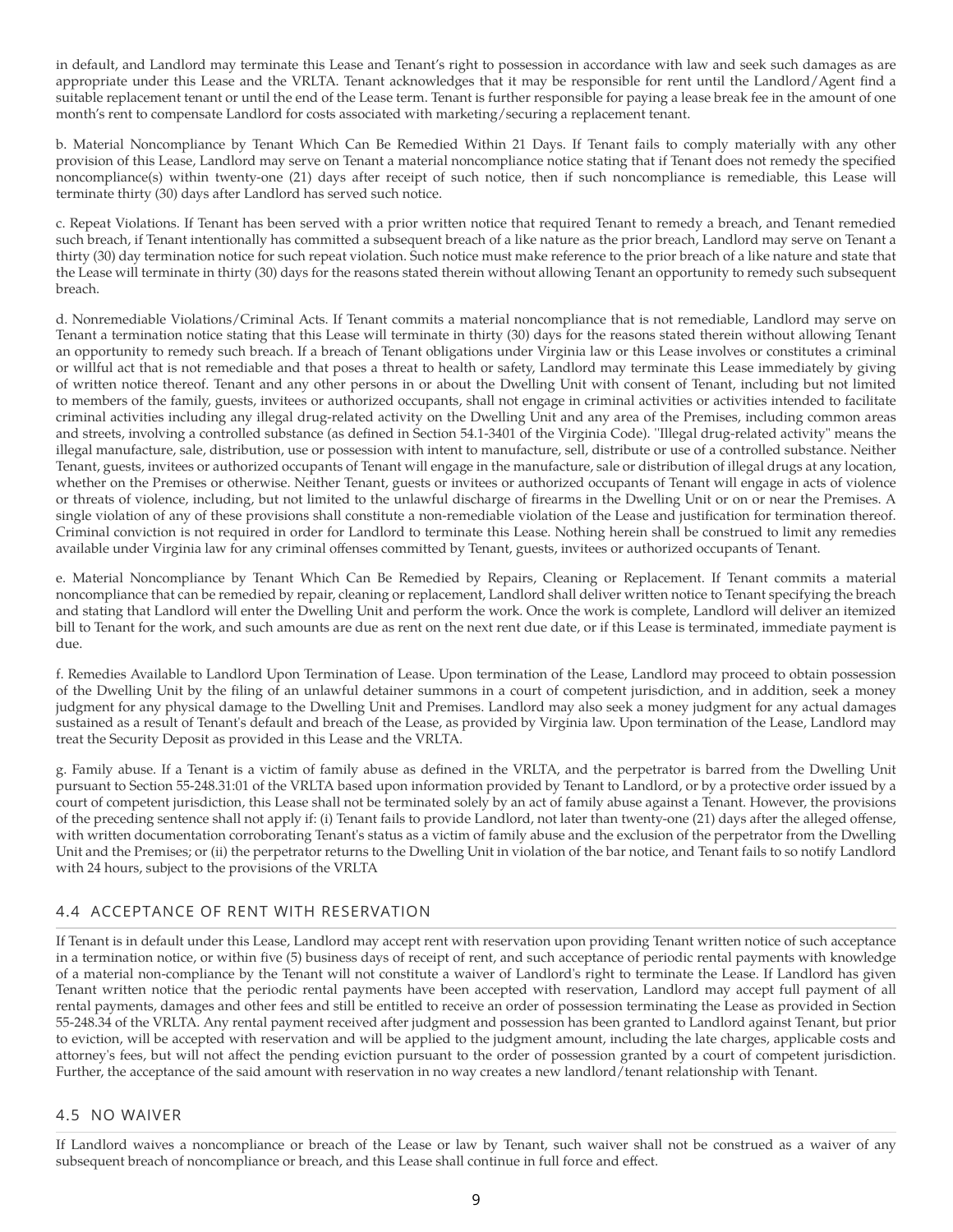#### 4.6 SUBORDINATION

Tenant agrees that this Lease is subordinate to the lien of any existing or future deeds or trust or mortgages placed on the Dwelling Unit and Premises, and Tenant agrees to execute whatever additional agreements may be required to so subordinate this Lease. Landlord reserves the right to assign any of Landlord's rights under this Lease at any time.

### 4.7 SEVERABILITY

If any provisions of this Lease are violative of law or equity, the remaining provisions shall remain in full force and effect.

### 4.8 DISCRIMINATION

Landlord and Agent shall not discriminate against Tenant in the provisions of services or in any other manner on the basis of race, color, creed, religion, sex, national origin, familial status, elderliness, or handicap.

#### 4.9 REASONABLE ATTORNEY'S FEES/COSTS OF COLLECTION

If as a result of Tenant's noncompliance with this Lease or the law Landlord employs an attorney at law or a collection agency, Tenant agrees to pay Landlord's reasonable attorney's fees and costs in all courts of competent jurisdiction at all tribunal levels, any costs associated with the services provided by the collection agency, and any other costs recoverable under Virginia law.

#### 4.10 RULES AND REGULATIONS, ADDITIONAL DISCLOSURES

Tenant shall abide by any rules and regulations adopted by Landlord applicable to the Dwelling Unit and the Premises, including any and all updated rules, and any rules of any homeowner's association or similar association in which the Dwelling Unit is located. The following rules and regulations shall be enforce as of the commencement date of this Lease:

#### a. No smoking allowed inside the Dwelling Unit

b. If the Dwelling Unit has a functioning fireplace/chimney, any use by Tenant thereof shall be at Tenant's sole risk. Prior to using fireplace, Tenant must have chimney serviced and cleaned by a licensed contractor. If Tenant uses fireplace, Tenant must maintain the same regularly. Tenant accepts chimney "as is" and acknowledges that Landlord has no responsibility to clean, repair or maintain chimney.

c. Landlord is not responsible for providing window screens at the Dwelling Unit. Tenant accepts any existing window screens "as is" and acknowledges that Landlord is not responsible for the repair/replacement thereof.

# 4.11 HOLDOVER TENANT

If Tenant remains in possession of the Dwelling Unit after the required departure date following the termination of this Lease, Tenant will be liable for the following damages sustained by Landlord, or Agent: (i) its actual damages which include but not are limited to, holdover rent equal to the Per Diem Rent set forth in section l.3 multiplied by the number of days Tenant stays in possession of the Dwelling Unit after the vacating date, and storage, hotel, meals, mileage, etc., payable to the new tenant; (ii) liquidated damages equal to one hundred and fifty percent (150%) (or one-hundred percent (100%) for any HUD property) of the Per Diem Rent, multiplied by the number of days Tenant stays in possession of the Dwelling Unit after the vacating date; and (iii) reasonable attorney's fees and court costs. In addition, if Tenant remains in the Dwelling Unit after termination or expiration of the Lease and no new Lease is entered into, the terms of the Lease shall remain in effect, except that the amount of rent shall be either as provided in the terminated Lease, or as provided by Landlord in a written notice to Tenant. Such new rent amount shall take effect on the next rent due date following thirty (30) days after the notice. Nothing herein shall be deemed to create a right on the part of Tenant to holdover after the required departure date.

#### 4.12 MODIFICATION, APPLICABLE LAW AND SUCCESSORS

This Lease and any and all addenda, exhibits or amendments hereto constitutes the entire agreement among the parties, and it may not be modified or amended except by written instrument executed by Landlord and Tenant. This Lease shall be construed, interpreted and applied according to Virginia law and it shall be binding upon and inure to the benefit of the heirs, personal representatives, successors, assignees, and subtenants of the parties.

# 4.13 STATUTORY NOTICE TO TENANT

Tenant shall exercise whatever due diligence Tenant deems necessary with respect to information concerning sex offenders registered under Chapter 23 (sec 19.2-387 et seq.) of Title 19. Such information may be obtained by contacting the local police department or the Department of State Police, Central Records exchange at (804) 674-2000 or www.vsp.va.state.us/.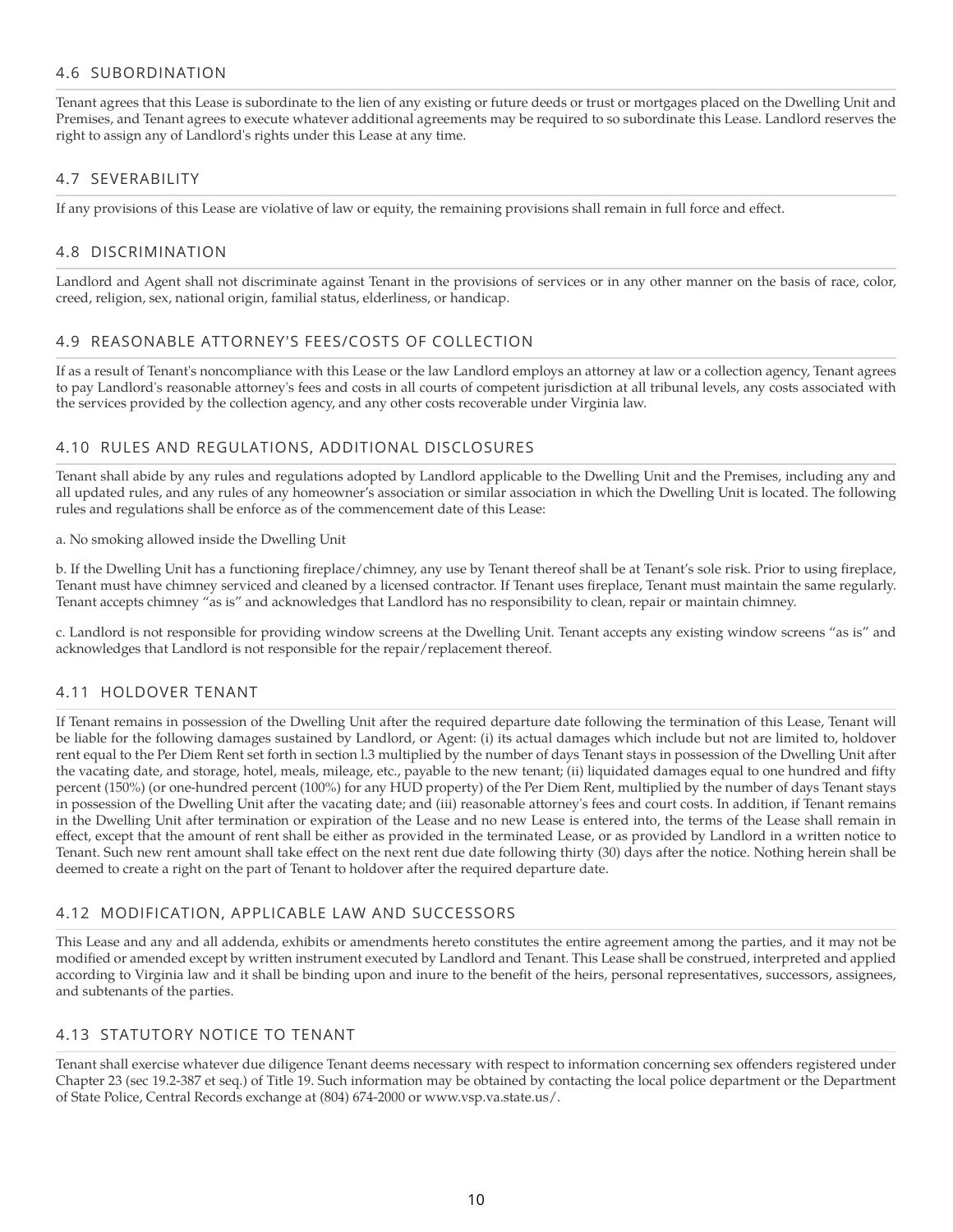#### 4.14 BANKRUPTCY

Subject to the requirements of the Bankruptcy Act, in the event the Tenant is adjudicated a bankrupt, (or makes an assignment for the benefit of creditors), this Lease, at the option of the Landlord, shall terminate upon thirty (30) days written notice and the Dwelling Unit shall be surrendered to the Landlord, who reserves the right to repossess the Dwelling Unit subject to the applicable provisions of law.

#### 4.15 OTHER SPECIFIC PROVISIONS

If Any:

#### 4.16 OPTIONAL [PROVISIONS

**LEAD-BASED PAINT.** If the Premises were constructed prior to 1978, the housing may contain lead-based paint. Lead from paint, paint chips, and dust can pose health hazards if not maintained properly. Lead exposure is especially harmful to young children and pregnant women. The Lead Based Paint Disclosure and EPA information book "Protect Your Family from Lead in Your Home" are attached hereto (if required) and made a part hereof, which shall be acknowledged by Tenant prior to occupancy of the Dwelling Unit.

**ASBESTOS.** Landlord hereby discloses any information known by Landlord regarding the location and condition of asbestos if actually known to exist in the Dwelling Unit.

**TRANSFER OF TENANT.** In addition to the rights set forth in section 4.1, any Tenant has the right to terminate this Lease if transferred fifty (50) miles or more (radius) from the Premises by the employer stated on the Rental Application. The termination shall be effective on the last day of the second calendar month following the month in which the Landlord receives the notice of termination. The Tenant shall provide a copy of the Tenant's transfer letter and/or orders, the final month's rent and the following termination or cancellation fee: (1) one month's rent if the Tenant has completed fewer than six (6) months of the tenancy as of the effective date of termination; or (2) one-half ('h) of one month's rent if the Tenant has completed six (6) months or more of the tenancy as of the effective date of termination.

**DIPLOMATS.** This Lease is void if the Tenant is the head of a diplomatic mission or a member of the diplomatic staff of a mission, or a family member of a diplomatic staff of a mission, or administrative and technical staff or their family which entitled them to the diplomatic immunity accorded to such persons under the Vienna Convention on Diplomatic Relations unless the diplomatic immunity accorded by law has been waived in writing by an authorized representative of the sending government. Tenant represents to the Landlord that he/she is such a person.

AGENCY RELATIONSHIP. Landlord hereby does X does not appoint Agent as its managing agent, with full and complete authority to engage in all aspects of the business of the management of the Dwelling Unit, and to act for Landlord in all respects which relate to this Lease.In consideration of Agent's procuring Tenant as a tenant in the Dwelling Unit and the negotiation of this Lease, Landlord agrees to pay Agent a leasing fee equal to one half of one months rent (governed by separate agreement) which fee shall be separate from any management fee paid to Agent. This fee is earned when this Lease is executed, and is payable on all Rent during the original term, any renewals, extensions, expansions, replacements, relocations, or new leasings between Landlord and Tenant or its successors and assigns. No sale of the Dwelling Unit or the Premises shall release Landlord or its successor or assigns from the obligations set forth herein. Agent shall have the right to collect all Rent due hereunder so that its fees and commissions may be paid in installments as the Rent is received and retained by Agent before remitting the Rent (less such fees or commissions) to Landlord: but if any act be done to deprive Agent of its right to collect the Rent, then the entire amount of its fees and commissions earned but then unpaid shall, at Agent's option, become immediately due and payable. In addition to this fee or any other fee payable to Agent hereunder, Landlord agrees to pay Agent a sales fee equal to \$ N/ A if the Dwelling Unit or the Premises is sold during the Term of this Lease or any renewals or extensions thereof or within one-hundred twenty (120) days after the termination of this Lease to Tenant or to any entity affiliated with, controlled by or under joint ownership or control with Tenant or any of its owners or principals. This provision does not grant Tenant any right to purchase the Dwelling Unit or the Premises, nor does it authorize Agent to offer such property for sale. In the event Agent receives a mortgage default, foreclosure or similar notice from any lender affecting the Dwelling Unit or Premises, Agent shall deliver such notice to Tenant, unless such notice was delivered by Tenant to Agent.

### 4.17 WAIVER OF HOMESTEAD EXEMPTION

Tenant expressly waives the benefit of the homestead exemption laws of the Commonwealth of Virginia.

By initialing below, you acknowledge and agree to the terms in Section 4.

X

Initial Here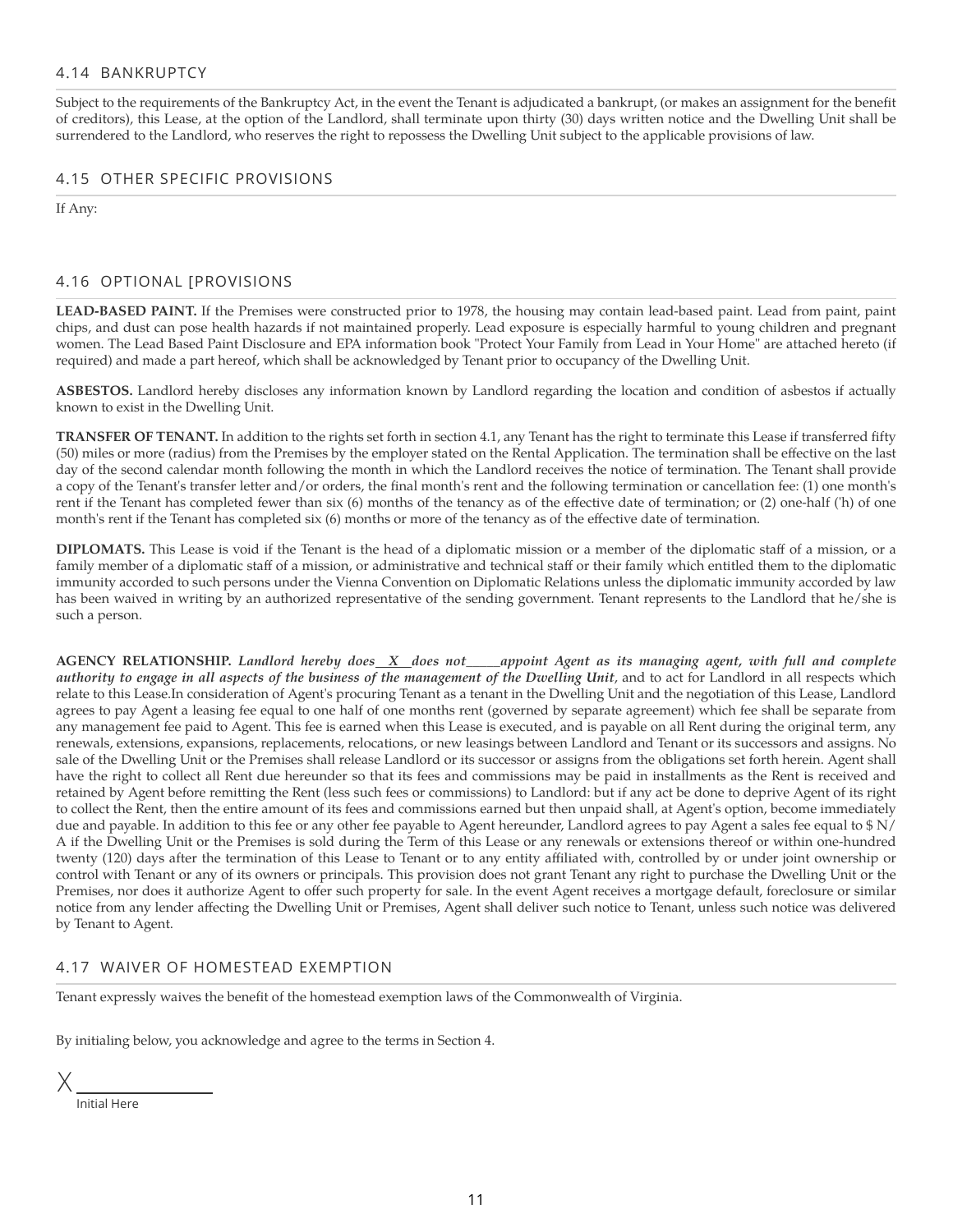# 5. Brokerage Relationship

### 5.1 DISCLOSURE OF BROKERAGE RELATIONSHIP EXPLANATION TO CONSUMERS

Real estate licensees in Virginia are required by law to make prompt written disclosure of any brokerage relationship to members of the public who are unrepresented. Licencees must also make written disclosures and obtain timely written consents from their clients before entering into other brokerage relationships. The information included within Section 5 is provided to you to satisfy these requirements and to help you understand the nature of the brokerage relationship of the licensee.

# 5.2 THE LICENSEE'S DUTIES

A licensee must have a written brokerage agreement to represent a client and a licensee owes his client certain duties. A licensee who is not representing you in a transaction can nonetheless provide you other valuable information and assistance. However, you should always keep in mind whom the licensee represents in your transaction, and thus to whom that licensee owes the duties described below.

#### 5.3 WHOM DOES THE LICENSEE REPRESENT?

In any real estate transaction, a licensee may represent the seller, the buyer, or, under certain circumstances, both seller and buyer.

**a. The Seller.** A licensee represents a seller via a written brokerage agreement called a listing agreement, in which case the licensee owes his primary responsibilities to the seller. The licensee must disclose his relationship with the seller whenever dealing with an unrepresented buyer. The licensee is also allowed to assist an unrepresented buyer with ministerial duties - such as filling in the blanks of a contract and holding the escrow deposit.

**b. The Buyer.** If a buyer desires to be represented by a licensee, then the buyer and the licensee must enter into a written brokerage agreement by which the licensee agrees to represent the interests of the buyer. The licensee must disclose his relationship with the buyer whenever dealing with an unrepresented seller. Furthermore, the licensee may perform ministerial duties for an unrepresented seller - such as delivering offers or counteroffers.

**c. The Buyer** and The Seller. A licensee and his firm may represent both the buyer and the seller in a particular transaction, but only with the informed written consent of both the buyer and the seller. A licensee representing both the buyer and seller in a dual capacity is necessarily limited in his ability to represent either the buyer or seller fully and exclusively. The licensee must safeguard the confidentiality of any information obtained within the confidentiality and trust of the brokerage relationship, unless disclosure of such information is required by law. Specifically, the licensee must not tell the buyer that the seller will accept a price lower than the listing price, nor tell the seller that the buyer will pay a price higher than the price offered.

**d. Designated Licensees.** Virginia law also permits a principal or supervising broker to designate different licensee affiliated with the broker to represent different clients in the same transaction. Designated agency/representation requires informed written consent from both parties. Unlike the dual relationship discussed in the previous paragraph, these designated licensees represent only the interest of their respective clients, and may therefore represent those interests fully. The principal or supervising broker who is supervising the transaction will be considered dual broker of both seller and buyer. Designated licensees may not disclose, except to their broker, personal or financial information received from the clients during the brokerage relationship and any other information a client requests be confidential, unless required by law to be disclosed or the client consents to its disclosure in writing.

# 5.4 ERA WOODY HOGG & ASSOCIATES REPRESENTATION

The undersigned unrepresented parties hereby acknowledge disclosure that the licensee (<<Site Manager>>) associated with ERA **Woody Hogg & Associates (Brokerage Firm) represents only the Landlord in this real estate transaction.**

> **ERA Woody Hogg & Associates is an Equal Housing Opportunity company. -**

By initialing below, you acknowledge and agree to the terms in Section 5.

X

Initial Here